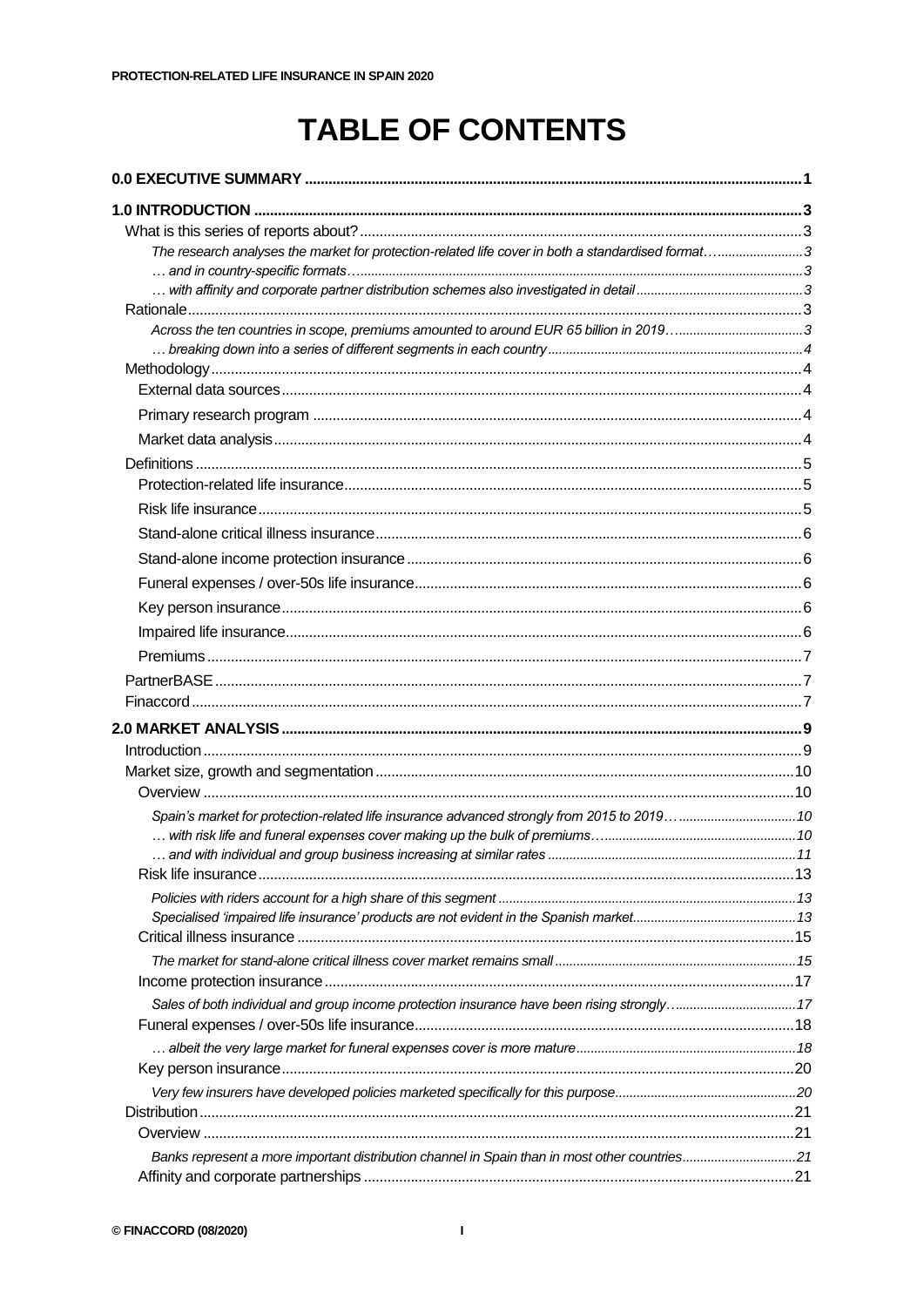| Almost a half of organisations researched offer at least one type of protection-related life cover21       |  |
|------------------------------------------------------------------------------------------------------------|--|
|                                                                                                            |  |
|                                                                                                            |  |
| Insurance brands usually underwrite their own cover (as opposed to distributing white-labelled policies)23 |  |
| AXA, FIATC and Liberty Seguros hold the most distribution partnerships in a very fragmented field24        |  |
|                                                                                                            |  |
|                                                                                                            |  |
|                                                                                                            |  |
|                                                                                                            |  |
|                                                                                                            |  |
|                                                                                                            |  |
|                                                                                                            |  |